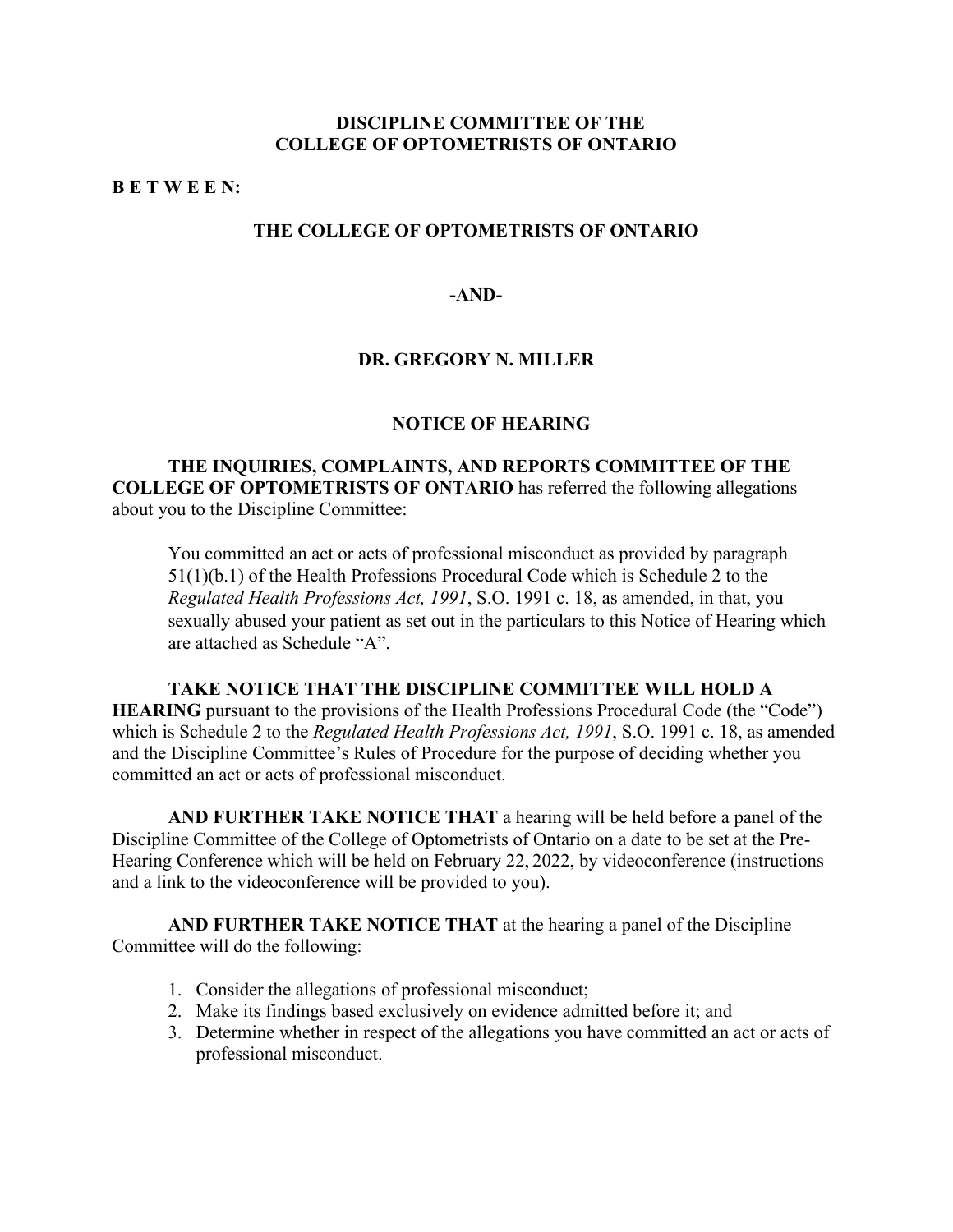**AND FURTHER TAKE NOTICE THAT** pursuant to subsection 51(2) of the Code, if the Panel finds you committed an act or acts of professional misconduct, it may make an order doing one or more of the following:

1. Directing the Registrar to revoke your certificate of registration.

2. Directing the Registrar to suspend your certificate of registration for a specified period of time.

3. Directing the Registrar to impose specified terms, conditions and limitations on your certificate of registration for a specified or indefinite period of time.

4. Requiring you to appear before the panel to be reprimanded.

5. Requiring you to pay a fine of not more than \$35,000 to the Minister of Finance.

6. Requiring you to reimburse the College for funding provided for a program of therapy and counselling for a person if the act of professional misconduct was the sexual abuse of that person.

7. Requiring you to post security acceptable to the College to guarantee the payment of any amounts you may be required to reimburse the College for a program of therapy and counselling for a person who you sexually abused.

**AND FURTHER TAKE NOTICE THAT** pursuant to section 53.1 of the Code, if the Panel finds you committed an act or acts of professional misconduct the Panel may make an Order requiring you to pay all or part of the College's legal costs and costs and expenses incurred in investigating this matter and conducting the hearing.

**AND FURTHER TAKE NOTICE THAT** you are entitled to be represented by counsel at the said Hearing and to call witnesses and to adduce evidence in answer to the allegations set out in this Notice of Hearing.

**AND FURTHER TAKE NOTICE THAT** a member whose conduct is being investigated in proceedings before the Discipline Committee is entitled to certain disclosure of evidence pursuant to section 42 of the Code. To facilitate that process, you or your lawyer may contact directly the lawyer for the College of Optometrists of Ontario. The College's lawyer in this matter is:

> Julia J. Martin Barrister and Solicitor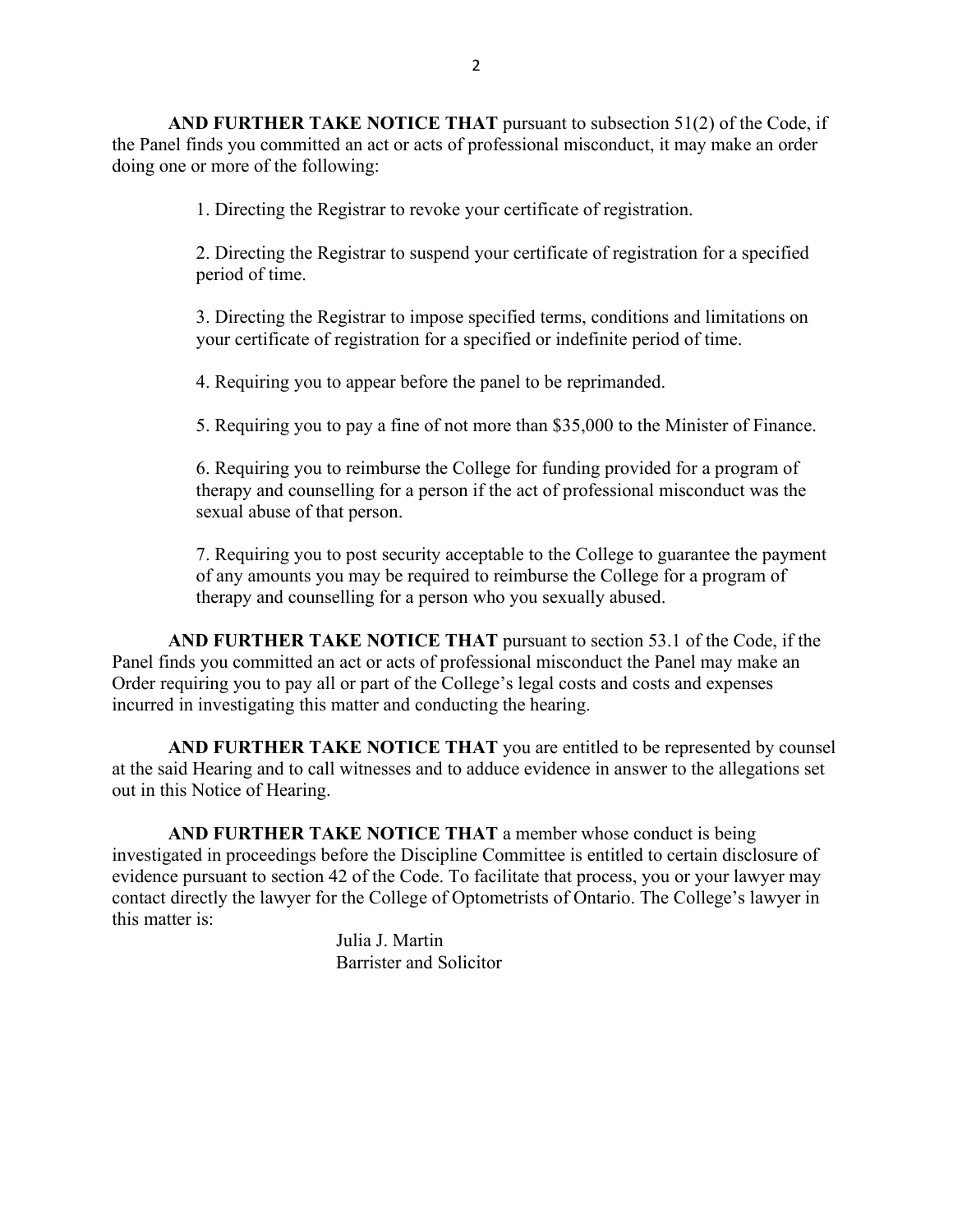**AND FURTHER TAKE NOTICE THAT** if you do not attend at the Pre-Hearing Conference on the date above, or on any subsequent date fixed by the Discipline Committee, the panel of the Discipline Committee may proceed in your absence and you will not be entitled to any further notice.

DATED at Toronto, Ontario this tenth day of January, 2022.

# **COLLEGE OF OPTOMETRISTS OF ONTARIO**

65 St. Clair Avenue East Suite 900 Toronto, ON M4T 2Y3

\_\_\_\_\_\_\_\_\_\_\_\_\_\_\_\_\_\_\_\_\_\_\_\_\_\_\_\_

Joe Jamieson, M.Ed, OCT Registrar and Chief Executive **Officer** 

**TO:** Dr. Gregory N. Miller